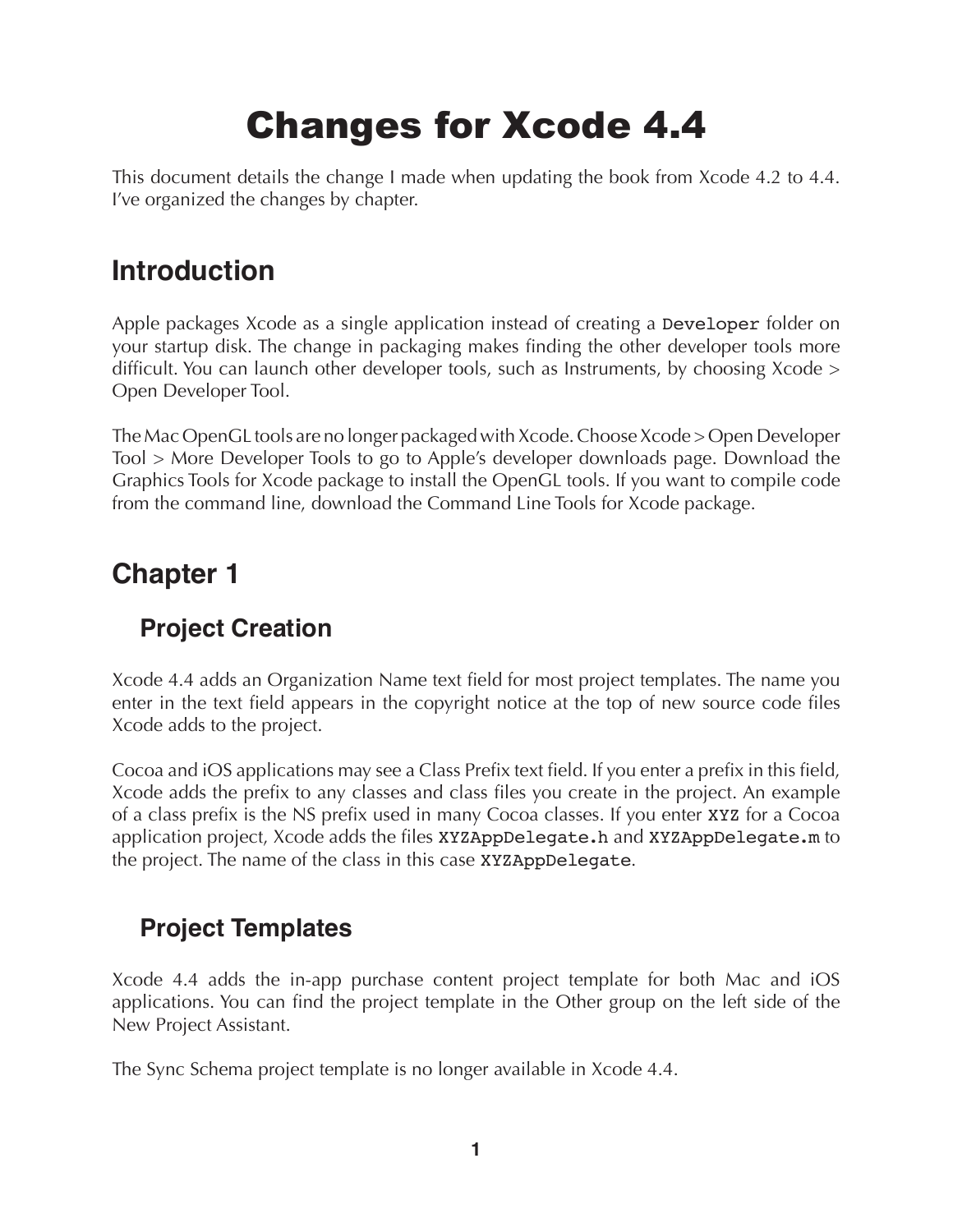#### **Search Navigator**

Xcode 4.4 adds two styles for searching your project's symbols: symbol definitions and symbol references. When you use symbol definitions, the search navigator generates a listing for each place in your code that defines the symbol. When you use symbol references, the search navigator generates a listing for each place in your code that refers to the symbol. Symbol references generate more listings than symbol definitions.

Suppose you search for a function in your project named DoSomething. If you search symbol definitions, the search navigator displays one listing where you defined DoSomething in the header file and another listing where you wrote the code for DoSomething in the implementation file. If you search symbol references, the search navigator creates the two listings it creates for symbol definitions, plus a listing for each place in your code that calls DoSomething.

Xcode 4.4 adds the ability to insert a pattern into the search field. Click on the magnifying glass icon in the search field and choose Insert Pattern. Inserting a pattern allows you to search for things like tabs, white space, hexadecimal digits, email addresses, and URLs. You can add patterns to a search term to fine tune the search results.

### **File Templates**

Apple added the Objective-C class extension file template in Xcode 4.4. A class extension file is a header file that allows you to declare part of a class's interface outside of the class's public header file. The interface is the @interface section in Objective-C header files. The main use of a class extension is to place private variables you don't want other developers to see. Place the variables you want other developers to see in the class's public header file, and place the ones you don't want them to see in the class extension file.

The C File template no longer includes a corresponding header file.

The combo box for choosing a superclass for an iOS Objective-C class adds the classes UIViewController and UITableViewController.

# **Removing Files from a Project**

When you remove a file from the project, the alert that opens has a Move to Trash button instead of a Delete button. Clicking the Move to Trash button removes the file from the project and moves the file to the trash.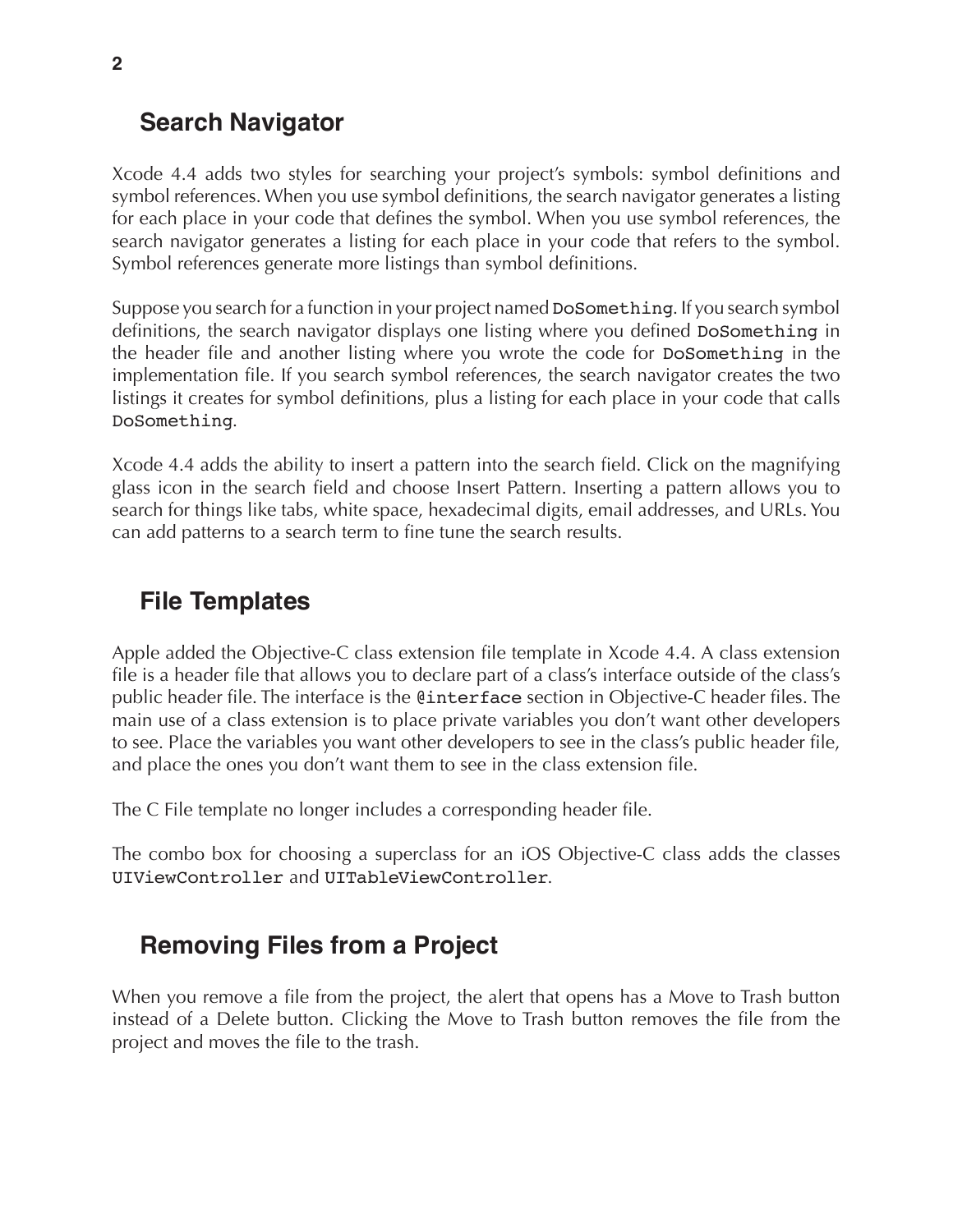### **Organizer**

When you click the Devices button at the top of the Organizer, there is no longer a Developer Profile section on the left side of the Organizer. Use the Provisioning Profiles section to transfer your developer information to a new Mac.

iOS provisioning profiles now last for one year.

# **Chapter 2**

# **Converting to ARC**

The refactoring tool can now convert projects that use garbage collection.

The Precheck button's name is now Check.

### **Converting to Modern Objective-C Syntax**

Xcode 4.4 adds a second project-wide refactoring: converting Objective-C code to modern Objective-C syntax. Modern Objective-C syntax falls into two main categories. The first category is increased support for literals using the @ character. If you have worked with NSString objects, you know you can use the @ character to define a string literal.

NSString\* myString = @"Hello";

The increased support adds support for literals to NSNumber, NSArray, and NSDictionary objects, which makes initializing numbers, arrays, and dictionaries easier.

```
NSNumber* myNumber = @10;
NSNumber* myDouble = @3.25;
NSArray* myArray = @[@10, @15, @20];
NSDictionary* myDictionary = {@1: @"red", @2: @"green", @3: 
     @"blue", @4: @"alpha"};
```
The second category is support for using C array syntax to access elements in NSArray and NSDictionary objects. To access element 3 in an NSArray with the old syntax, you would use the following code:

```
[myArray objectAtIndex:3];
```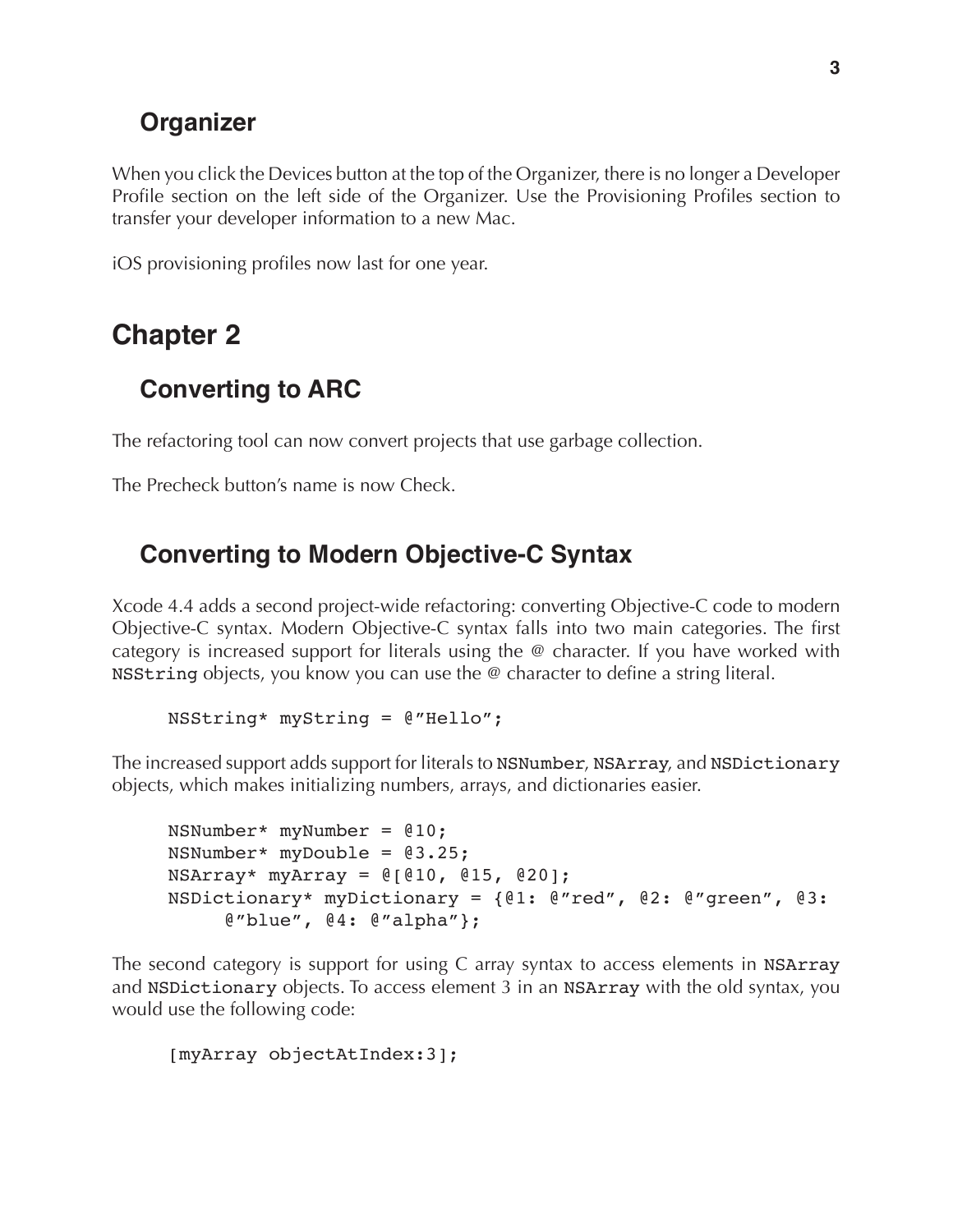With modern Objective-C syntax you can access element 3 with the following code:

```
myArray[3];
```
Choose Edit > Refactor > Convert to Modern Objective-C Syntax to convert your project. Xcode walks you through the conversion. The first step is to tell you any changes that will be made to your project settings. Click the Next button to move on. The second step is to choose the targets to convert. Click the Next button to generate a preview of what will change. There are two source code views. The left view shows how the code will look after the conversion. The right view shows the original code. Between the two views is a button with a number. If you don't want to make a change, click the button and choose Discard Change. Click the Save button to do the conversion. Click the Cancel button to stop the conversion.

# **Fix-It**

Fix-It now works with C++ code.

# **Quick Help**

Starting with Xcode 4.4 you can view Quick Help from Xcode's code completion list. Select an entry from the completion list. Quick Help for the selected entry appears at the bottom of the completion list. Clicking the More link takes you to the selected entry's documentation in Xcode's documentation window.

# **Chapter 3**

# **Starting with Interface Builder**

New projects now show the hierarchical view of the object list instead of the icon view.

# **Object Library**

Xcode 4.4 adds the page controller. Page controllers control page view animations. If your application displays multiple pages of information or uses swipes to switch pages, use a page controller.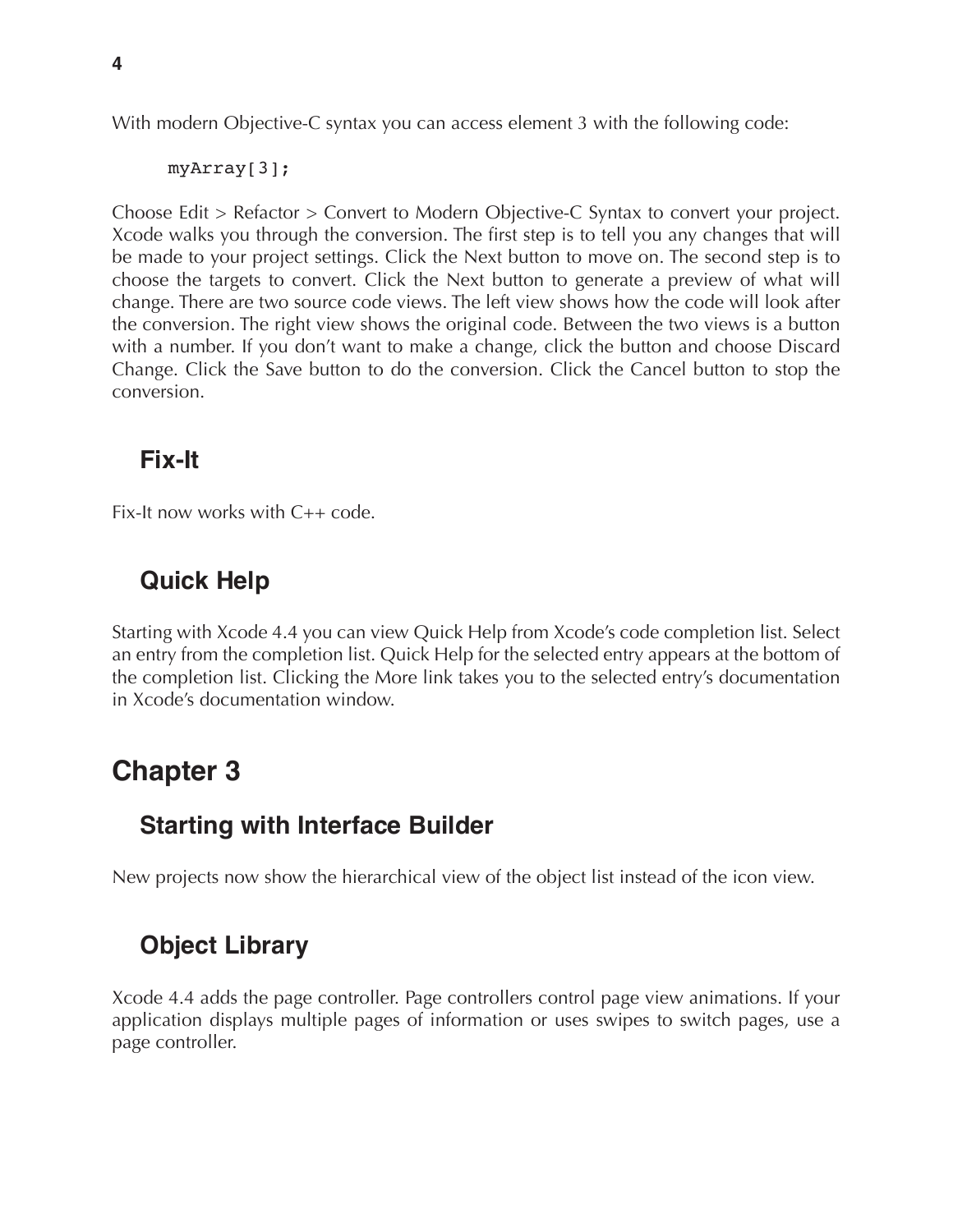Xcode 4.4 adds the SceneKit group, which contains one item: a scene view. A scene view displays a 3D scene using Apple's Scene Kit framework for 3D graphics. If you are writing a Cocoa application that uses Scene Kit, you should add a scene view to your window.

# **Auto Layout**

New projects now have auto layout enabled.

# **Chapter 4**

# **Starting with Interface Builder**

New projects now show the hierarchical view of the object list instead of the icon view.

# **Object Library**

Apple added the split view controller to Interface Builder in Xcode 4.4. A split view controller manages two view controllers in a split view.

# **Working with Scenes and Segues**

If you add a modal segue, choose a transition from the Transition menu in the attributes inspector. If you add a custom segue, enter the custom segue's class in the Segue Class text field. The class must be a subclass of UIStoryboardSegue.

# **Chapter 5**

# **Synchronizing Data Models**

Xcode 4.4 removed support for synchronizing data models from the data model inspector.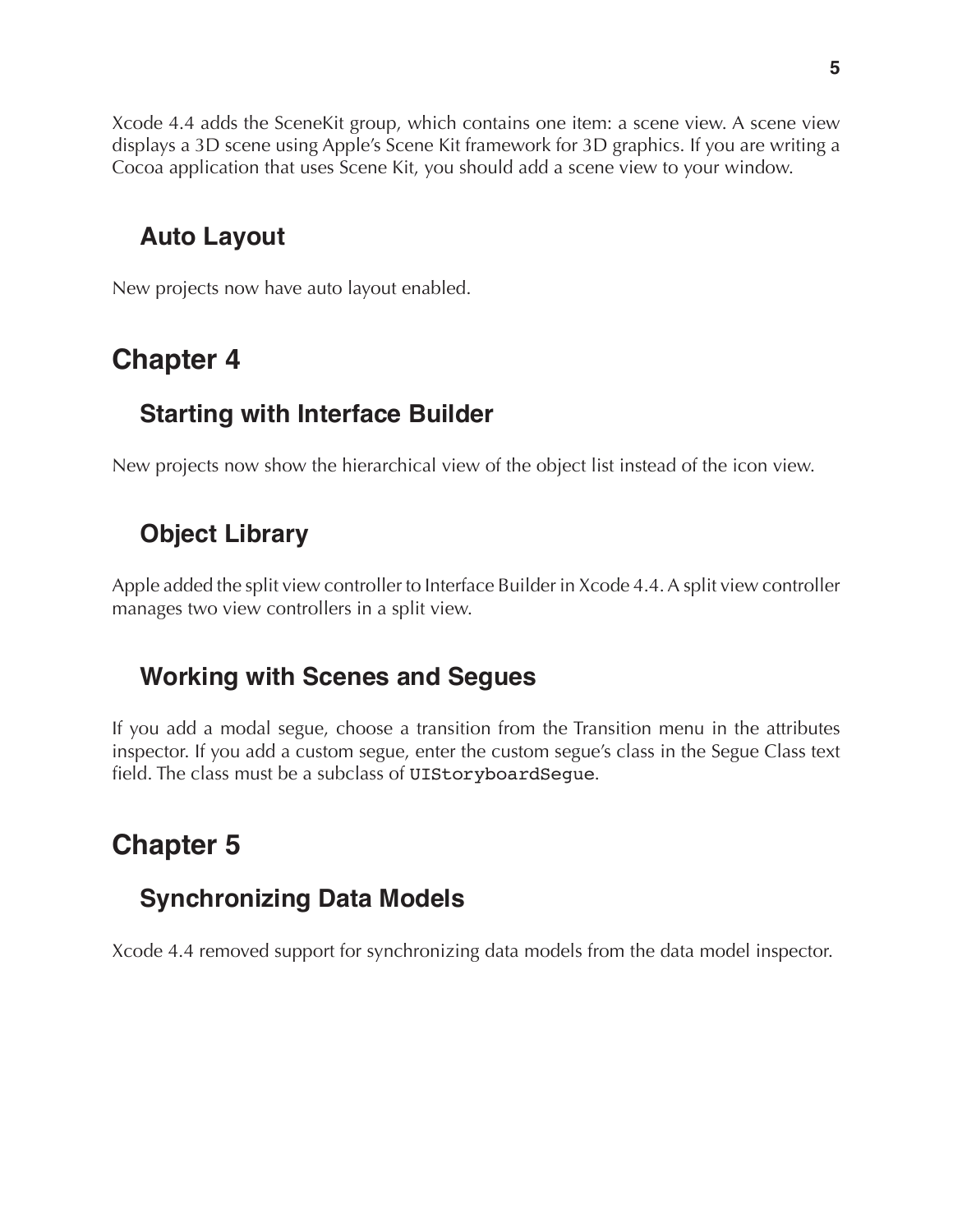# **Chapter 6**

#### **Entitlements**

Xcode 4.4 adds a menu to control access to the user's Downloads folder.

### **Adding an Icon to Your Application**

To add an icon to your application, you must add the icon file to your project. After adding the icon file to your project, drag it to the App Icon image well in the project editor.

For iOS applications the icon file is a PNG file. You must supply at least two PNG files, one for retina displays and one for non-retina displays, with the retina display image being twice the width and twice the height of the other image. If you have a universal application, you must supply four PNG files: two for iPhone and two for iPad. Drag the PNG files to the appropriate image well.

Mac applications have two different icon creation methods. The new method is to create a folder with the extension .iconset and add a set of PNG files to the folder. The old method is to create an ICNS icon file.

Apple's Icon Composer tool can help you create icon files out of PNG files. Choose Xcode > Open Developer Tool > More Developer Tools to access Apple's developer downloads site. Icon Composer is part of the Graphics Tools for Xcode package. Download the package to install Icon Composer.

In Icon Composer you will see image wells with labels 512, 256, 128, 32, and 16. Drag a PNG image to each image well. If you have a large PNG file (512-by-512 pixels or larger), you can drag it to each image well, and Icon Composer will scale the image down for each resolution. Saving the document in Icon Composer creates an ICNS icon file. Choosing File > Export To Icon Set creates an icon set. The Icon Composer version that comes with older versions of Xcode cannot export to an icon set.

Unfortunately when you create an icon set in Icon Composer, it does not create highresolution files for retina displays. If you want to support retina displays, you must manually create the high-resolution files. If you look in the .iconset folder Icon Composer creates, you will see the following image files:

icon\_16x16.png icon\_32x32.png icon\_128x128.png icon\_256x256.png icon\_512x512.png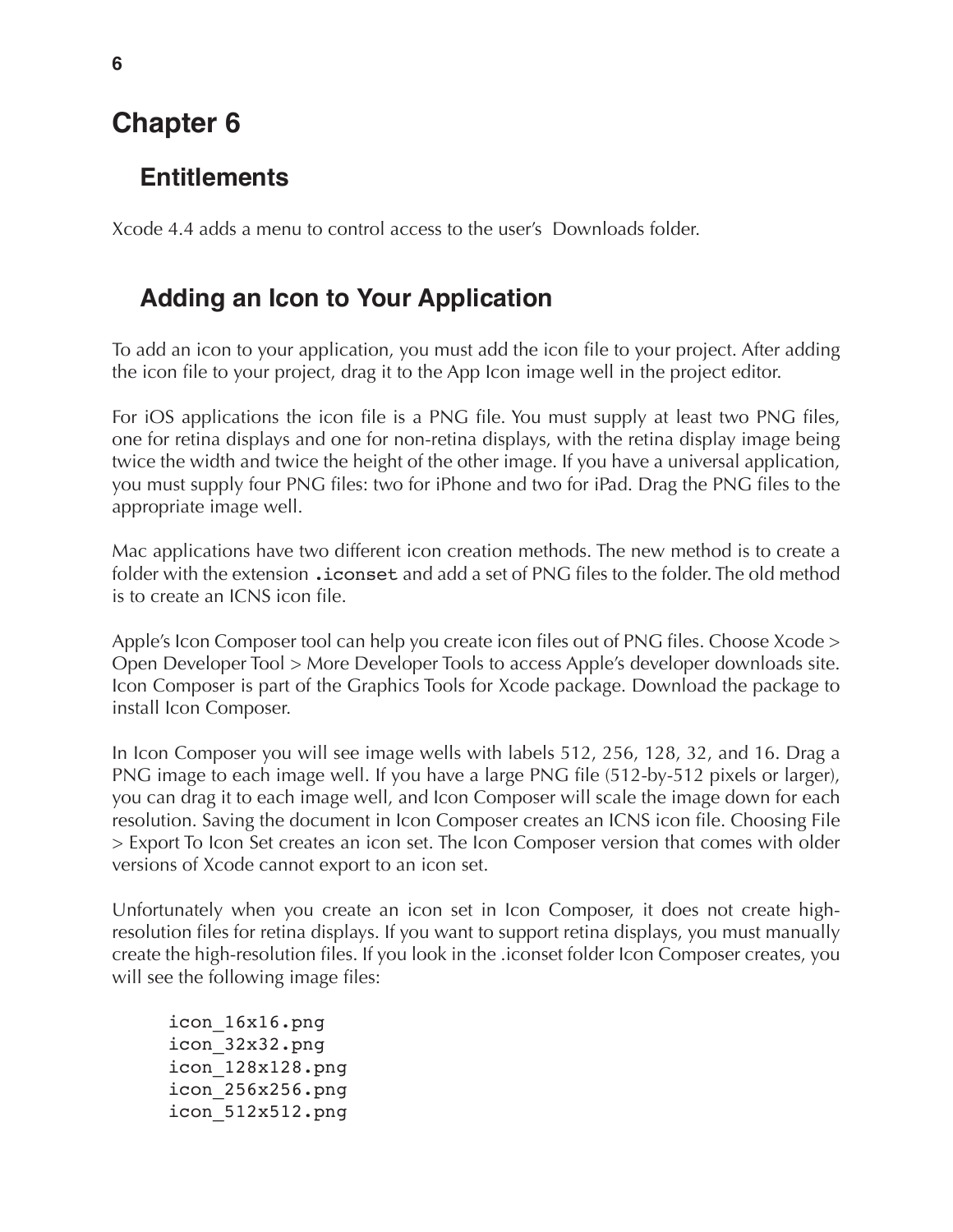To support retina displays, you must create the following image files and add them to the .iconset folder:

icon\_16x16@2x.png icon\_32x32@2x.png icon\_128x128@2x.png icon\_256x256@2x.png icon\_512x512@2x.png

The @2x signifies the icon files are high-resolution. The high-resolution files must be twice the width and twice the height of the other files. The 512-by-512 high-resolution icon must be 1024 pixels wide and 1024 pixels high. After creating the @2x files, add the .iconset folder to the project. Open the project editor and drag the .iconset folder to the App Icon image well.

# **What Should My Deployment Target Be?**

If you want all iPhone owners to be able to run your application, set the deployment target to iOS 3.1 because iOS 3.1.3 is the latest version that runs on all devices. Every iPad can run iOS 5. If you're writing an iPad application, iOS 5.0 is a reasonable deployment target.

# **Localizations**

Xcode 4.4 adds a Use Base Localization checkbox for Cocoa and iOS application projects. You must be using the iOS 6 SDK to be able to do anything with the checkbox in an iOS project. Selecting the checkbox creates a new base localization that is used to localize other files. The base localization helps when localizing xib files. By using a base localization Xcode uses one xib file with a strings file for each spoken language your application supports. Separating the localizable data from the xib file simplifies translation.

When you select the Use Base Localization checkbox, a sheet opens with a list of files to localize, which most likely is a list of xib files in your project. If you don't want to localize a file, deselect the checkbox next to it. Click the Finish button to complete the localization.

After clicking the Finish button, you will see a new entry in the Localizations list named Base. If you add a new localization, you will see Base in the Reference Language column. In the File Types column you will see a localization string. If you click the Finish button and look at a xib file in the project navigator, you will see a strings file for the new language.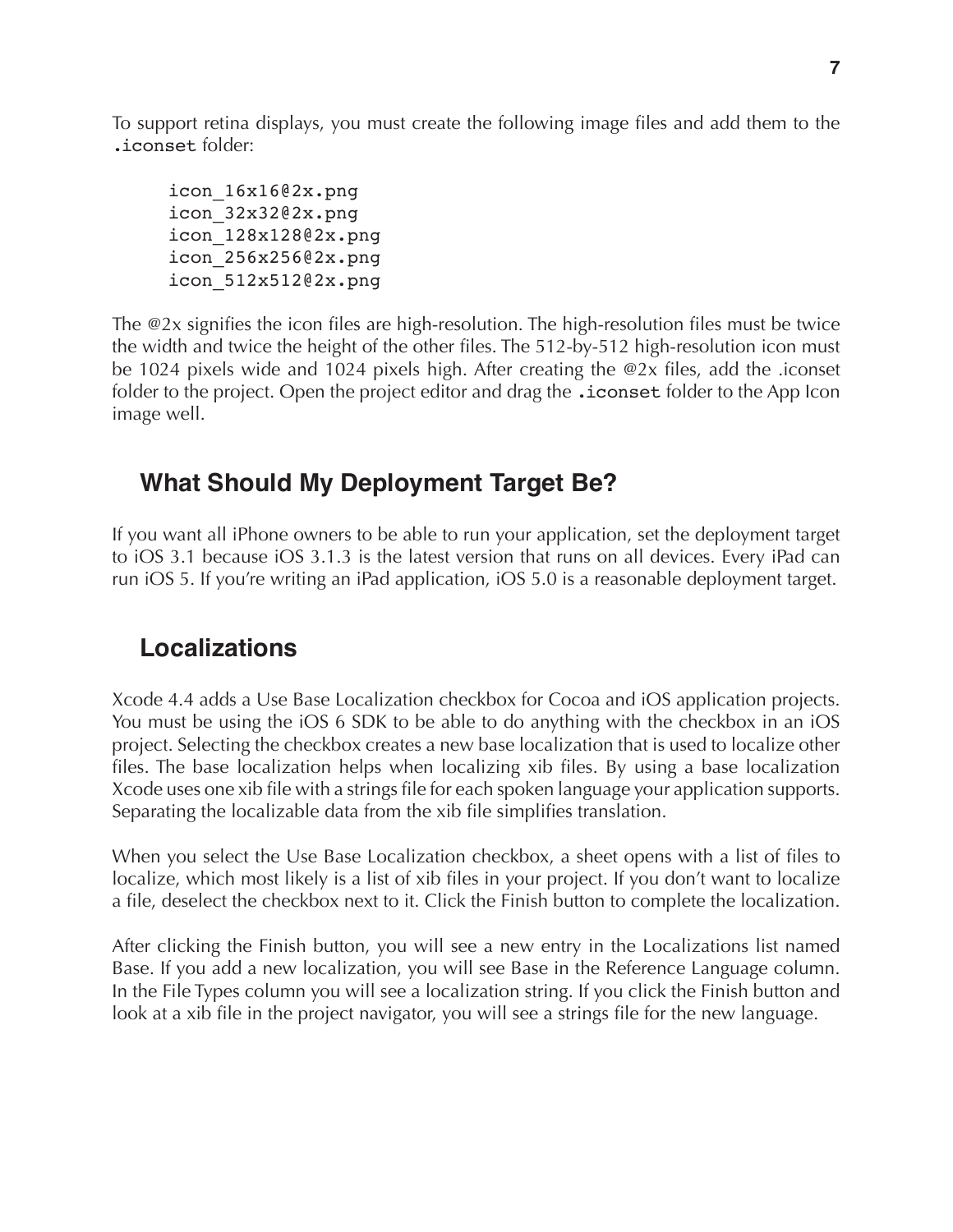# **Build Settings**

When entering a value for a build setting, the pop-up editor no longer has a Done button.

New Mac projects are configured to build for 64-bit Intel only.

Xcode 4.4 removed OpenMP build settings, garbage collection build settings, and the Interface Builder Compiler build settings collection.

# **Code Signing**

Mac applications require code signing to submit them to the App Store and to be recognized by the Gatekeeper feature introduced in Mac OS X 10.8. Gatekeeper is a security feature in Mac OS X. In its initial setup Mac OS X will not allow a user to run downloaded applications from unidentified developers. To identify yourself you must join the paid Mac Developer Program, get a developer ID from Apple, and code sign your application. Getting a developer ID from Apple and code signing make it easier for users to launch your application.

# **Schemes**

Mac projects have two possible run destinations: 32-bit and 64-bit, but most projects initially have only the 64-bit run destination. You must set the Architectures build setting to build for both 32-bit and 64-bit Intel to have a choice of run destinations.

# **Universal Application Build Settings**

You don't have to check the Architectures build setting unless you need to support the armv6 architecture.

# **Chapter 7**

# **Configuring Your Scheme for Debugging**

Xcode 4.4 adds the option to debug your project as yourself or as root. In most cases you should debug as yourself. If you are debugging a root process that requires root access, select the root radio button.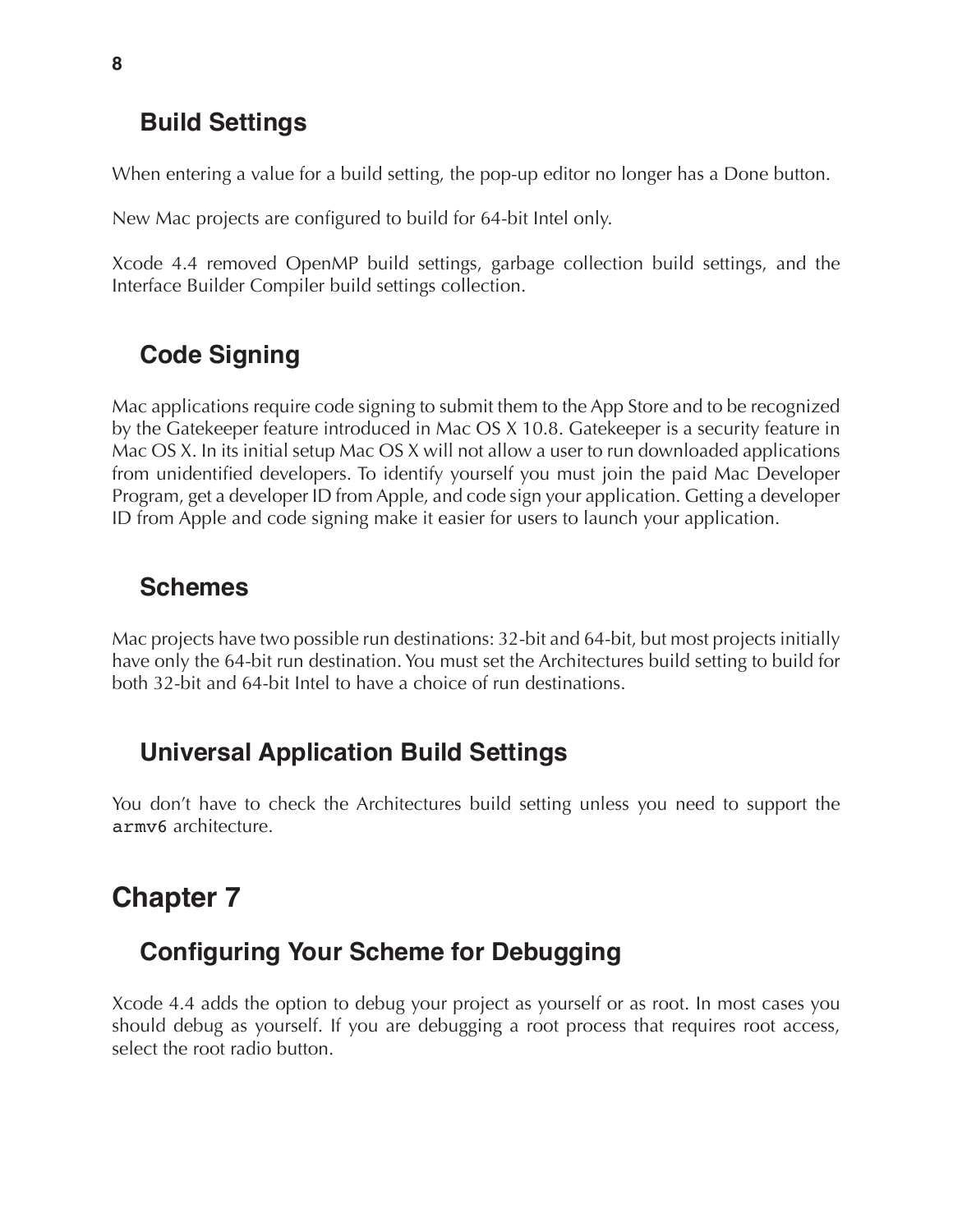#### **Breakpoint Actions**

The pop-up editor has a button named Add Action to add an action to a breakpoint.

### **Debug Navigator**

Xcode 4.4 replaces the By Thread and By Queue buttons at the top of the debug navigator with an icon button with an image of a spool of thread. Click the button to open a menu to group the call stacks by thread or by dispatch queue.

#### **Variables View**

The All option in the pop-up cell is now named All Variables, Registers, Globals, and Statics.

Xcode 4.4 has no Enable Data Formatters menu item.

# **OpenGL ES Debugging**

The scheme editor has a OpenGL ES Frame Capture menu. It should be set to Automatically Enabled.

### **LLDB**

#### **Watchpoints**

The watchpoint set command sets watchpoints. You can set watchpoints on expressions or variables. Setting a watchpoint on an expression takes the following form:

watchpoint set expression Expression

Setting a watchpoint on a variable takes the following form:

watchpoint set variable VariableName

Use the watchpoint list command to examine your watchpoints. LLDB displays the following information for each watchpoint: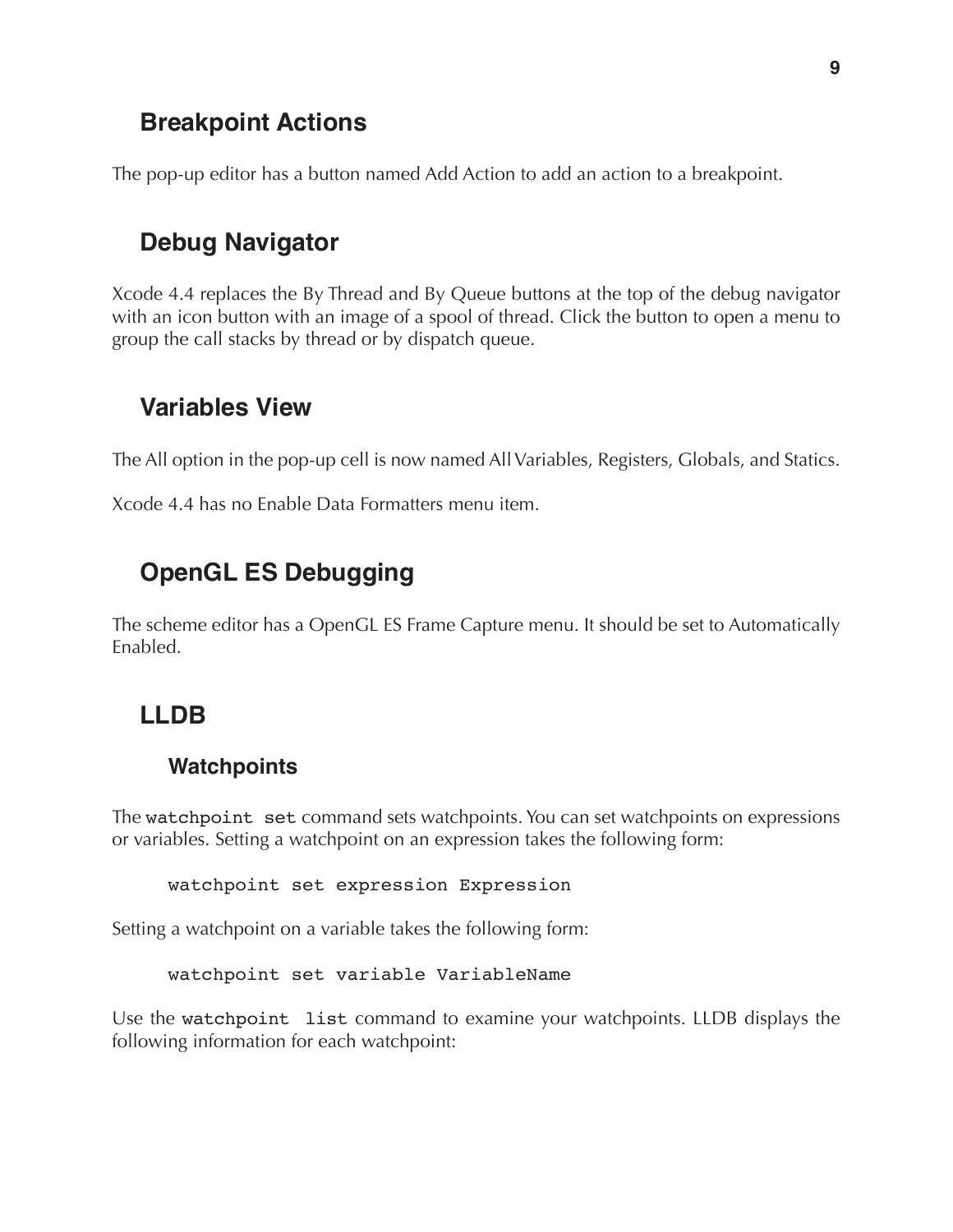- The watchpoint number.
- The memory address of the watchpoint.
- The size, in bytes.
- State, which is enabled or disabled.
- Type, which can have the following values:  $r$  for read-only, w for write-only, and  $rw$ for read and write.
- The file and line number for watchpoints set on variables.

Use the watchpoint disable, watchpoint enable, and watchpoint delete commands to disable, enable, and delete watchpoints. Supply a watchpoint number or a range of watchpoint numbers. If you supply no watchpoint numbers, LLDB disables, enables, or deletes all watchpoints.

```
watchpoint disable 3-4
watchpoint enable 3-4
watchpoint delete 5
```
#### **Examinining Variables**

The frame variable command has a  $-G$  option that lets you specify a GDB format specifier string to format the variables' data.

LLDB adds the following memory viewing formats to Table 7.5:

- E displays as an enumeration.
- O displays as an OSType.
- U displays as a 16-bit Unicode character.
- p displays as a pointer.
- a displays as a character array.
- A displays as an address.
- X displays as a hex float.
- i displays as a machine instruction.
- F displays as a C++ complex float.
- I displays as a C++ complex integer.
- intX\_t[] displays as an array of X-bit signed integers, where X can be 8, 16, 32, or 64.
- uintX<sub>\_t</sub>[] displays as an array of X-bit unsigned integers, where X can be 8, 16, 32, 64, or 128.
- floatX[] displays as an array of X-bit floating-point numbers, where X can be 32 or 64.

Use the d format to display as a signed decimal integer. Use the f format to display as a floating-point number.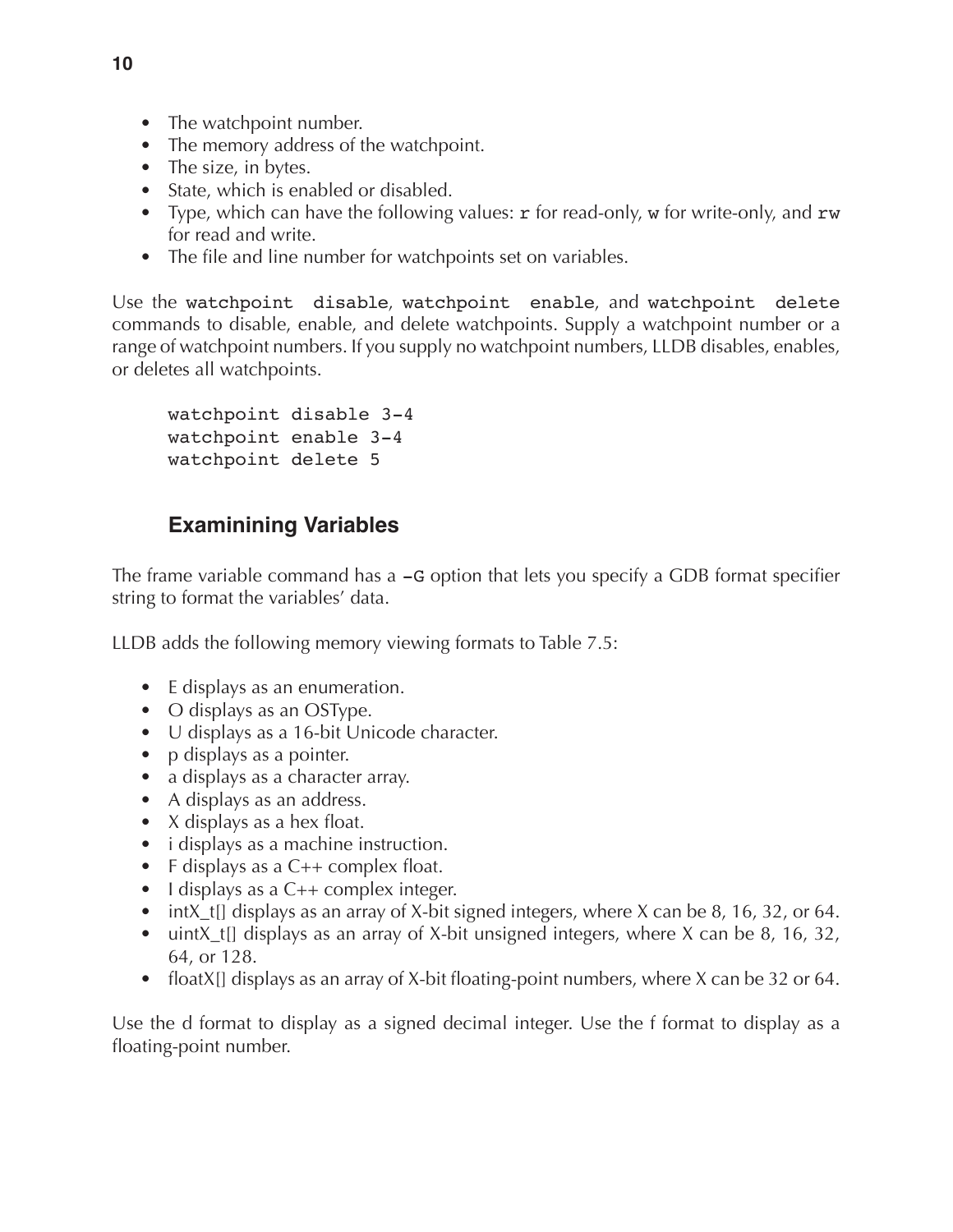#### **Executing Shell Commands**

Use the platform shell command to execute a Unix shell command in LLDB. The command takes the following form:

platform shell ShellCommand

With the shell command you can run another command-line program in Xcode's console. The following command runs the leaks tool on an application named MyApp:

platform shell leaks MyApp

#### **Logging**

LLDB has the following log channels: lldb, gdb-remote, kdp-remote, and dwarf.

# **Chapter 8**

### **Cloning Repositories**

For some git repositories when you enter the location, the Next button's text changes to Clone. Click the Clone button. An Open panel opens. Name the repository, choose a location to save it, and click the Clone button to clone the repository.

# **Removing Files from a Git Repository**

Perform the following steps:

- 1. Select the files you want to remove from the project navigator.
- 2. Press the Delete key.
- 3. An alert opens asking if you want to move the deleted files to the trash or remove references to the files from the project. Click the Move to Trash button.
- 4. If you clicked the Remove Reference button, move the files you want to delete to the Trash. You won't be able to remove the files from the repository from Xcode unless you move them to the Trash.
- 5. Choose File > Source Code > Commit to remove the files from the repository.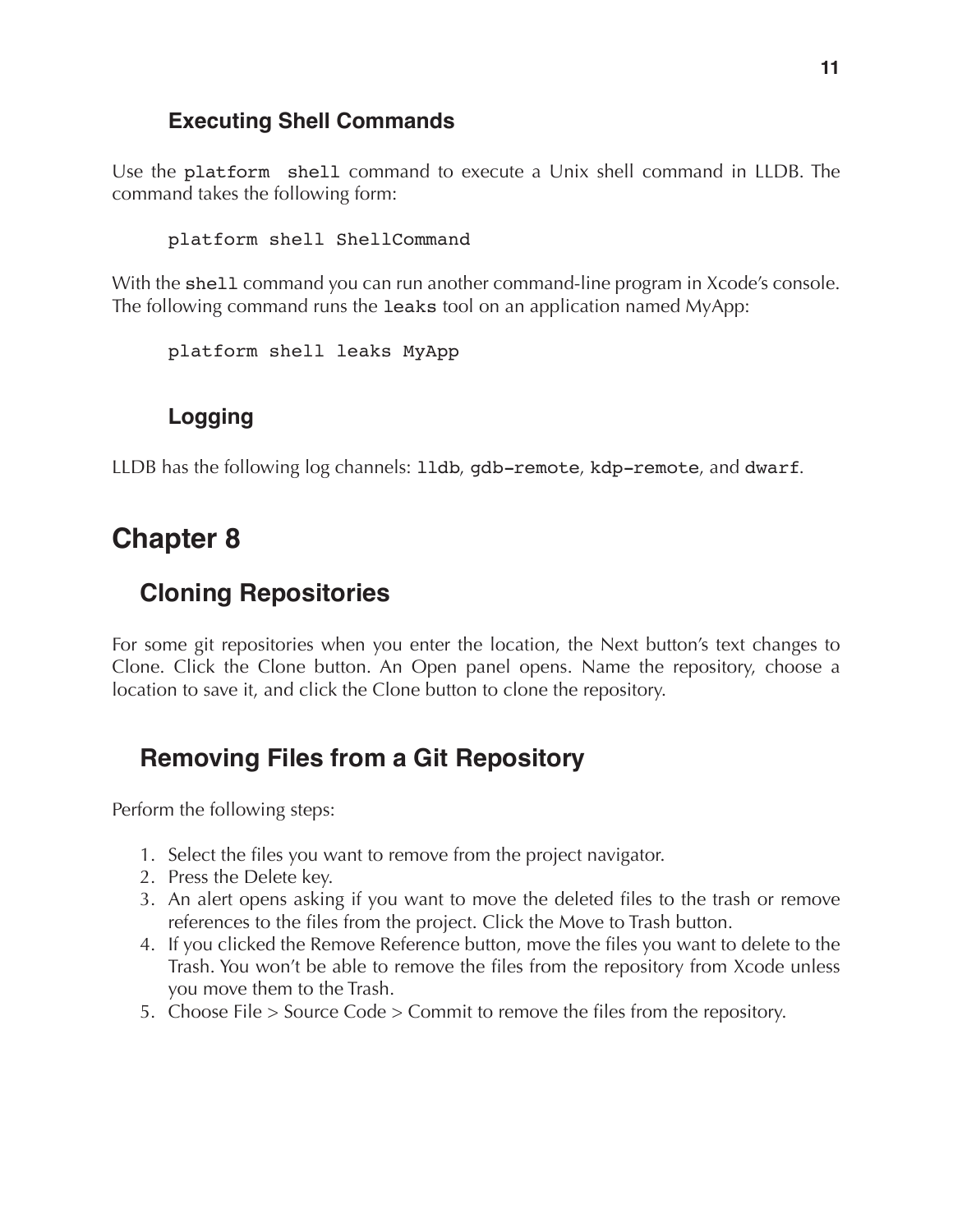### **Committing Changes**

Xcode 4.4 adds the ability to cherry pick commits. Cherry picking allows you to commit some changes to a file while leaving other changes uncommitted. If you make five changes to a file, but only want to commit three, cherry pick the commits.

To cherry pick commits start by committing the file. A sheet opens that shows the changes. Between the two versions of the file is a button with a number. There is a button for each change in the file. For each change you don't want to commit, click the button and choose Don't Commit. Click the Commit button to commit the changes.

# **Discarding Changes**

Xcode 4.4 adds the ability to discard changes to a file from the version editor. The version editor has a button for each change in the file. The button is between the two versions of the file and has a number. You won't be able to see the buttons if you're showing the timeline. Click the timeline button to hide the timeline. Click the button and choose Discard Change to discard the change. Using the version editor allows you to discard a single change to a file.

# **Annotations**

Xcode 4.4 does not show the revision number in the blame view.

If you move the mouse cursor over an annotation, a small button appears next to the revision date. Clicking the button opens a pop-up editor that lets you read the commit message. The revision number appears below the person who modified the code. Next to the revision number is a focus button with an arrow. Clicking the button opens that revision in the version editor.

# **Viewing a File's Revisions**

In Xcode 4.4 the SCM log no longer shows the revision number.

If you move the mouse cursor over a log entry, a small Info button appears next to the commit time. Clicking the button opens a pop-up editor that shows the revision number and the files that were modified in the revision. Next to the revision number is a focus button with an arrow. Clicking the button opens that revision in the version editor.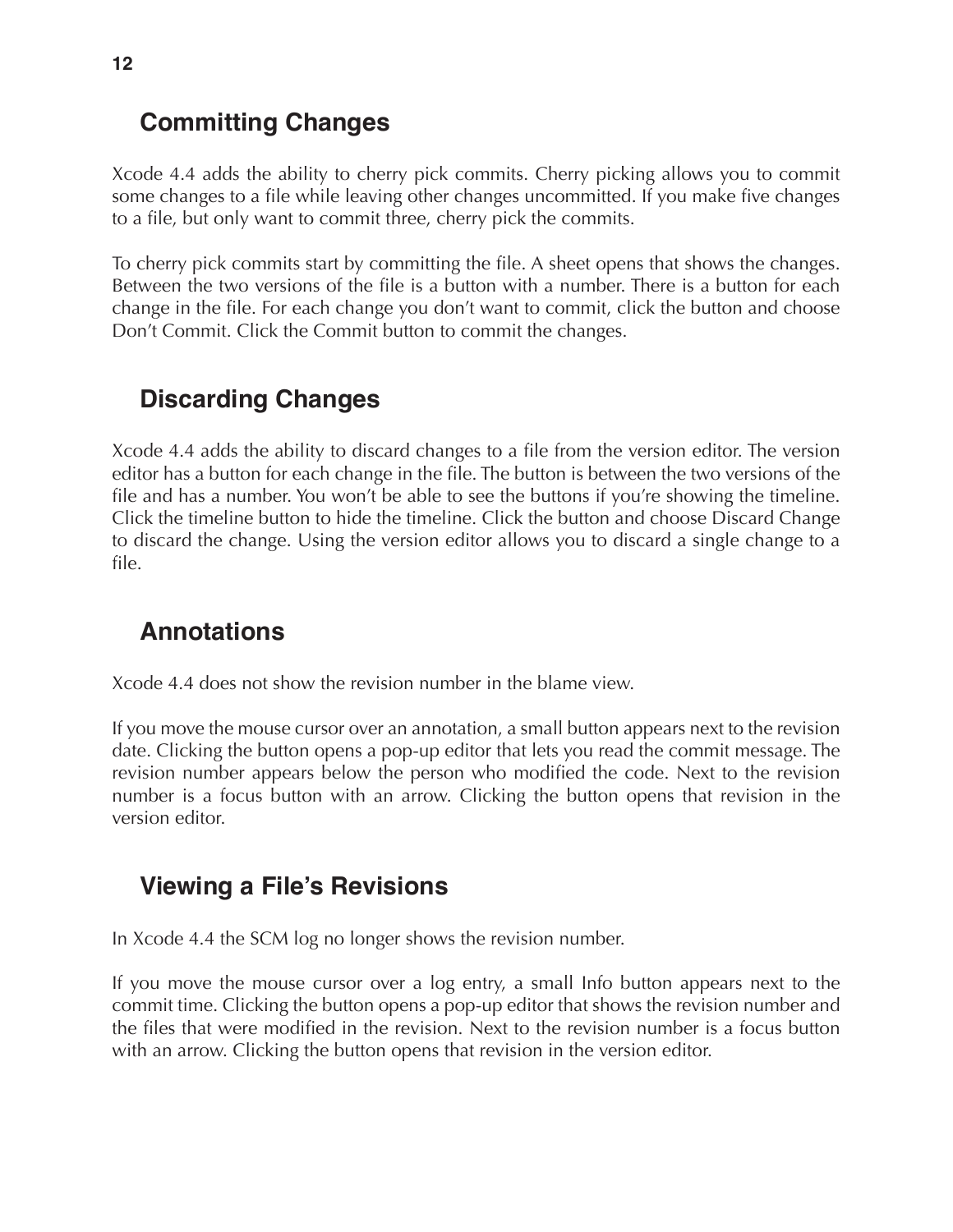### **Creating Branches**

Xcode 4.4 adds the ability to create a new branch when committing to a git repository. When you commit a file, there is a Commit to Branch button in the lower left corner of the sheet. If you click the Commit to Branch button, a second sheet opens. Click the pop-up cell in the Branch column and choose New Branch to create a branch.

# **Accessing Your Snapshots File**

Above the project's snapshot list in the Organizer is the location of the project's snapshots and an inline button with an arrow. Clicking the button takes you to the snapshot location in the Finder.

# **Chapter 9**

# **OpenGL ES Driver Template**

It now includes the Time Profiler instrument instead of the Sampler instrument.

# **Source View**

Xcode 4.4 adds a fifth button to the source view. To the right of the Designate Source button is a button that shows the source code and disassembly side by side.

# **Allocations Instrument**

The Object Address column is now named Address. The Creation Time column is now named Timestamp.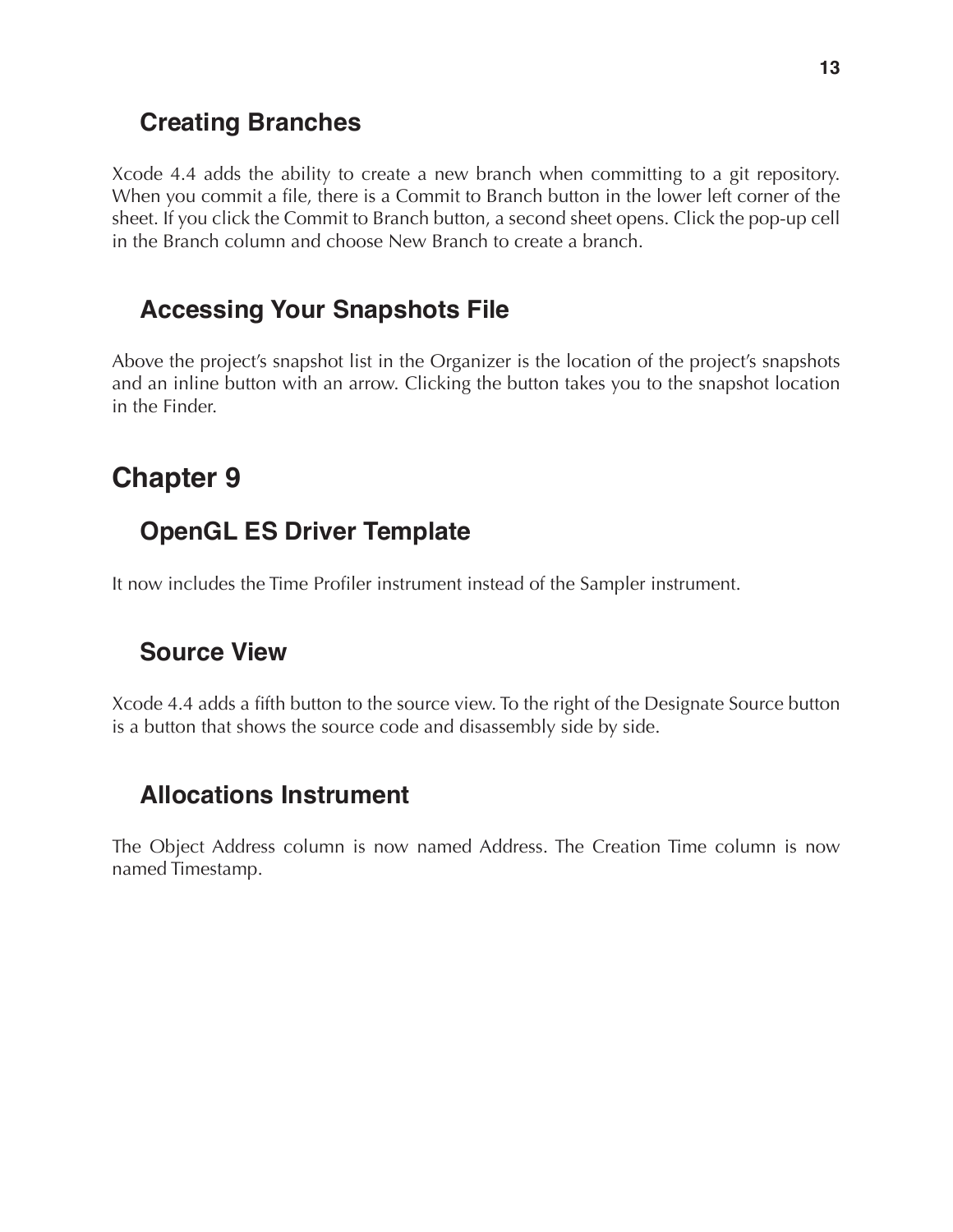# **Time Profiler Instrument**

#### **Call Tree**

The call tree now has three columns of information: Running Time, Self, and Symbol Name. The Running Time column has two values: an amount of time and a percentage. The time value is the amount of time (in milliseconds) the symbol appears on the call stack. The percentage is the percentage of samples the symbol appears on the call stack.

The Self column tells you the amount of time the function appears at the top of the call stack. When a function appears at the top of the call stack, your application was in that function when Instruments recorded the sample. A function with a high Self value is a prime target for optimization. If you invert the call tree, the Self column matches the amount of time in the Running Time column. If you don't invert the call tree, the Self column tells you the amount of time your application spent in the function.

#### **Strategy Bar**

The rightmost menu in the strategy bar applies to the CPU and threads strategies. For the threads strategy the menu lets you choose what appears in the track pane: CPU usage or callstack samples. If you choose Callstack Samples, you can click on a sample in the track pane to view the call stack Instruments recorded for that sample.

# **Custom Instruments**

Instruments no longer provides a Ruby provider. Because the Ruby provider was removed, I changed the custom instrument example to measure the amount of time spent in the Objective-C method readFromFileWrapper:.

In the two probes, choose Objective-C from the type menu instead of Ruby. After choosing Objective-C you should see a class text field, a hits text field, and a menu whose initial value is begin.

Enter the name of your class in the class text field. I'm using the class Book. Enter the name of the method in the hits text field. To record the readFromFileWrapper: method, enter the following text:

#### -readFromFileWrapper?ofType?error?

The ? character separates the arguments an Objective-C method takes. Choose begin from the menu for the first probe. Choose return for the second probe.